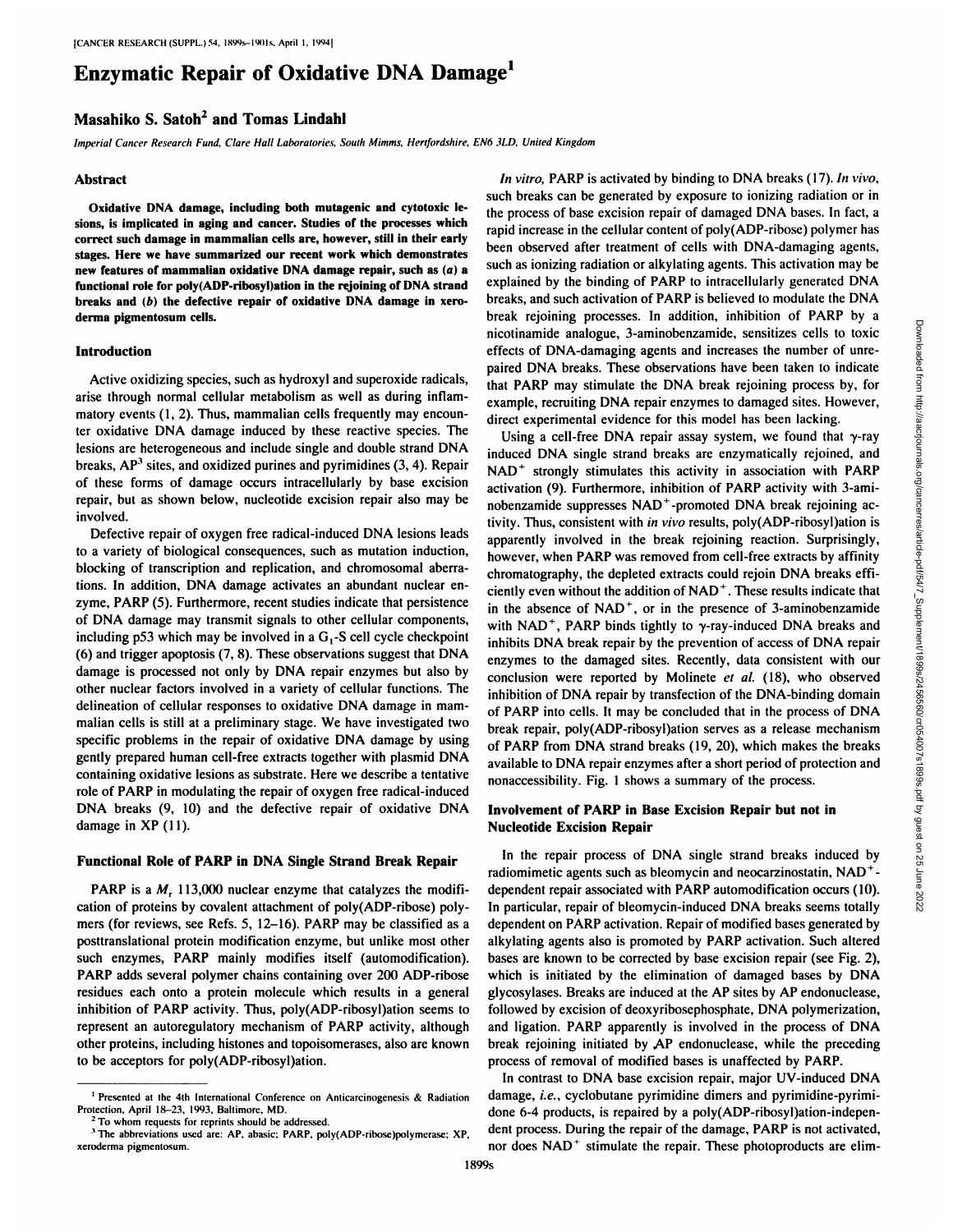inated by nucleotide excision repair, which requires formation of multiprotein repair complexes before DNA incision (21); such com plexes may prevent the binding of PARP to DNA breaks.These results are summarized in Fig. 2. PARP is involved only in base excision repair and in repair of DNA breaks induced by ionizing radiation [poly(ADP-ribosyl)ation-dependent repair] but not in nucle otide excision repair [poly(ADP-ribosyl)ation-independent repair]. What is the main physiological function of PARP? Considering the abundance of this protein in cell nuclei, PARP presumably serves important functions, perhaps having a structural role in chromatin and/or acting as a temporary protection mechanism for DNA breaks during the early stages of recombination and repair.

# **Defective Repair of Oxygen Free Radical-induced DNA Lesions in XP**

XP is a human genetic disorder with an autosomal recessive mode of inheritance (for reviews, see Refs. 22 and 23). There are seven genetic complementation groups from A through G, and the defective gene products in these groups are involved in nucleotide excision repair, particularly in damage recognition and incision processes. Typical clinical features of XP are skin lesions, including frequent carcinomas and melanomas, and hypersensitivity to sunlight. In ad dition, severe cases of XP exhibit neurological abnormalities as well as increased frequency of endogenous tumor formation. The origins of the latter symptoms have been unclear, although formation of DNA damage by endogenous agents has been proposed as a possible explanation (24).

By using a cell-free assay system, we have observed DNA repair of previously unrecognized lesions in plasmids treated with  $\gamma$ -rays or  $H_2O_2/Cu^{2+}$  (11). The oxidatively damaged plasmid substrate used in the assay was pretreated with Escherichia coli endonuclease III and formamidopyrimidine-DNA glycosylase to cleave DNA molecules containing oxidized pyrimidines and purines with fragmented or ox idized imidazole rings and then subjected to ethidium bromide/CsCl centrifugation to purify the remaining closed circular DNA. The resulting DNA plasmids essentially were freed from known types of



Fig. 1. Model for the involvement of poly(ADP-ribosyl)ation in DNA break rejoining. (1) PARP competes with DNA repair enzymes in binding to DNA breaks. (2) Binding of PARP inhibits DNA repair but initiates automodification which reduces the DNA binding affinity of PARP. (3) As a consequence of automodification. PARP dissociates from DNA breaks. (4) Digestion of the poly(ADP-ribose) polymers by poly(ADP-ribose)glycohydrolase (PGH) returns PARP to its original form, while DNA repair enzymes complete DNA strand break rejoining.



Fig. 2. DNA binding of PARP during base excision repair but not in nucleotide excision repair. Nucleotide excision repair is initiated by enzymatic recognition of pyrimidine dimers  $(T-T)$ , followed by removal of an oligonucleotide and gap filling. This process requires the formation of repair protein complexes which may inhibit binding of PARP to the DNA breaks. On the other hand, base excision repair and oxygen free radicals generate DNA breaks to which PARP binds.

oxidative damage, including DNA single strand breaks, and formami dopyrimidine-DNA glycosylase- and  $E$ . coli endonuclease III-sensirepair replication occurred in the reaction with cell-free extracts from normal cells. Such repair synthesis was not observed with untreated control DNA. Furthermore, the repair reaction showed several char acteristics of nucleotide excision repair, such as slow kinetics and lack of PARP activation (10).

The 2. DNA binding of PARP during the excition repair but not in nucleoide<br>
primidine dimest Neuleoide excition repair is initialed by encounted recognition of<br>
primidine dimest CF.7), followed by removal of an oligonucleo When XP cell-free extracts were used in the assay with the oxidized and enzyme-treated plasmid DNA, negligible amounts of repair rep lication were observed. Furthermore, the strongly reduced repair rep lication, compared with that seen with normal cell extracts, was restored by mixing two XP cell extracts derived from different XP complementation groups and by supplementation of purified XPA protein to XPA cell-free extracts, indicating that the reduced repair activity of oxidative damage was due to the known deficiency of nucleotide excision repair in XP.

Since reactive oxidizing species are generated through normal cell metabolism, cellular DNA may undergo continuous oxidation at a low level (25). Hence, any oxidative DNA damage requiring nucleotide excision repair for correction would accumulate in XP cells, and such a buildup of nonrepaired lesions may be a cause of the neurological deterioration and increased frequency of endogenous tumor formation in XP patients.

In cell survival assays, most XP cells show close to normal resis tance to ionizing radiation. Thus, XP cells, in general, appear to have normal repair activity for oxidative DNA damage. However, cell survival assays tend to show the effects of the most lethal and abundant DNA lesions, which mask the effects of other forms of DNA damage. Thus, the cell-free DNA repair assay used here has the advantage of disclosing the nature of lesions requiring nucleotide excision repair among other forms of more abundant damage. Cur rently, we are attempting to identify the nature of the lesion that cannot be repaired by XP cell extracts. Preliminary data indicate that this lesion may be identical to covalent intrastrand purine dimers, AA and AG, recently found by Carmichael et al. (26) in  $H_2O_2$ /Cu<sup>2+</sup>treated DNA.

### **Acknowledgments**

We thank Dr. B. Sedgwick for critical reading of the manuscript.